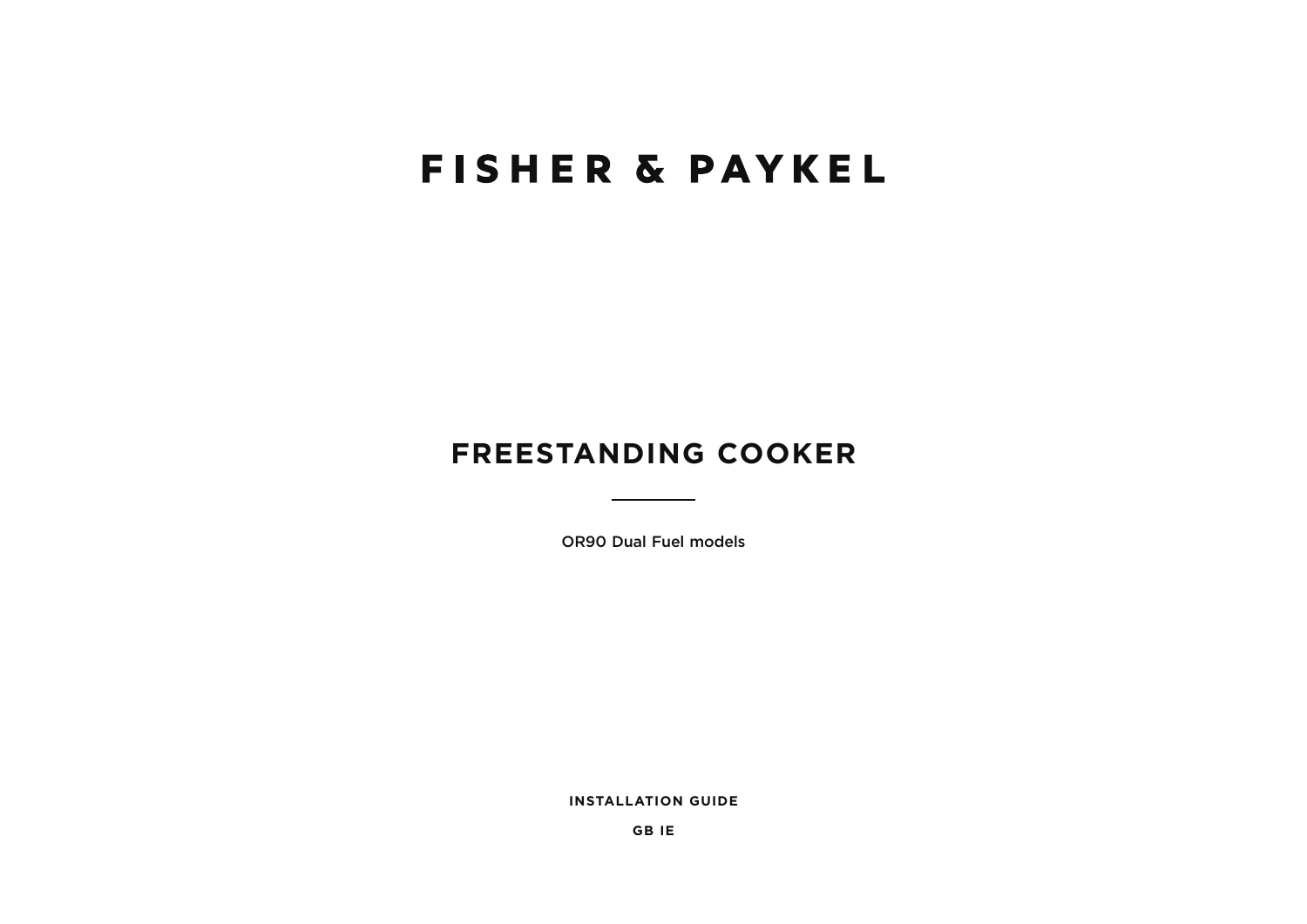## **! WARNING!**

## **Electric Shock Hazard**

Failure to follow this advice may result in electric shock or death.



- Before carrying out any work on the electrical section of the appliance, it must be disconnected from the mains electricity supply.
- Connection to a good earth wiring system is absolutely essential and mandatory.
- Alterations to the domestic wiring system must only be made by a qualified electrician.



## **! WARNING!**

**Cut Hazard** Failure to use caution could result in injury.

• Take care: some edges are sharp.

## WARNING!

**To avoid hazard, follow these instructions carefully before installing or using this appliance.**

- $\cdot$  Please make this information available to the person installing the appliance as it could reduce your installation costs.
- $\cdot$  Particular attention shall be given to the relevant requirements regarding ventilation.
- $\cdot$  This appliance must be installed and serviced only by a suitably qualified and registered person, and in accordance with the current editions of the following standards and regulations or other locally applicable regulations:
	- Gas Safety (Installation and Use) Regulations
	- Building Regulations
	- British Standards
	- Regulations for Electrical Installation.
- $\cdot$  Incorrect installation, for which the manufacturer accepts no responsibility, may cause personal injury or damage and could invalidate any warranty or liability claims.
- $\cdot$  Be sure that the appliance being installed is set up for the kind of gas being used. The gas cooker is shipped from the factory set and adjusted for Natural Gas. It can be converted for use with LPG following the instructions in this manual.
- $\cdot$  Do not modify this appliance.
- $\cdot$  Do not use or store flammable materials on or near this appliance.
- . Packing elements (eg plastic bags, polystyrene foam, staples, packing straps etc) and tools should not be left around during and after installation, especially if they are within easy reach of children, as these may cause serious injuries.
- $\cdot$  Some appliances are supplied with a protective film on steel and aluminium parts. This film must be removed before using the cooker.

## IMPORTANT! SAVE THESE INSTRUCTIONS

The models shown in this installation guide may not be available in all markets and are subject to change at any time. For current details about model and specification availability in your country, please go to our website fisherpaykel.com or contact your local Fisher & Paykel dealer.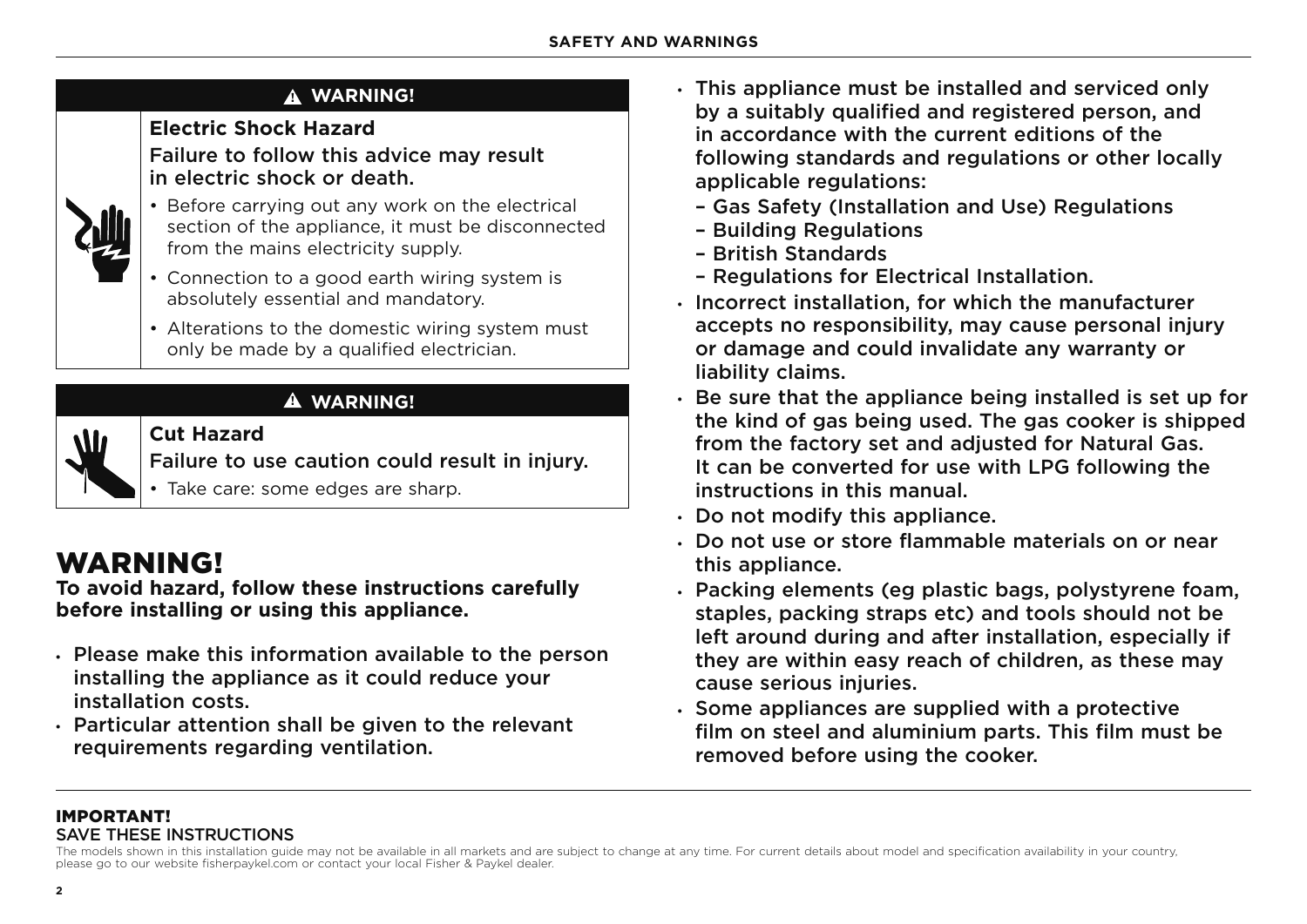#### **Cleaning and servicing**

- Service should only be performed by an authorised technician.
- When removing appliance for cleaning and/or service:
- Shut off gas at main supply.
- Disconnect AC power supply.
- Disconnect gas line to the inlet pipe.
- Carefully remove the cooker by pulling outward.
- CAUTION: Cooker is heavy; use care in handling.
- The misuse of oven door (eg stepping, sitting, or leaning on them) can result in potential hazards and/or injuries.
- When installing or removing the cooker for service, a rolling lift jack should be used. Do not push against any of the edges of the cooker in an attempt to slide it into or out of the installation. Pushing or pulling a cooker (rather than using a lift jack) also increases the possibility of bending the leg spindles or the internal coupling connectors.

### IMPORTANT!

- Cooker is heavy, use care in handling.
- Do not lift the cooker by the oven door handle or hob rail, or by lifting the cooktop trim as this may damage the appliance.

#### **Replacement parts**

Only authorised replacement parts may be used in performing service on the cooker. Replacement parts are available from factory authorised parts distributors. Contact the nearest parts distributor in your area.

#### PRODUCT LABEL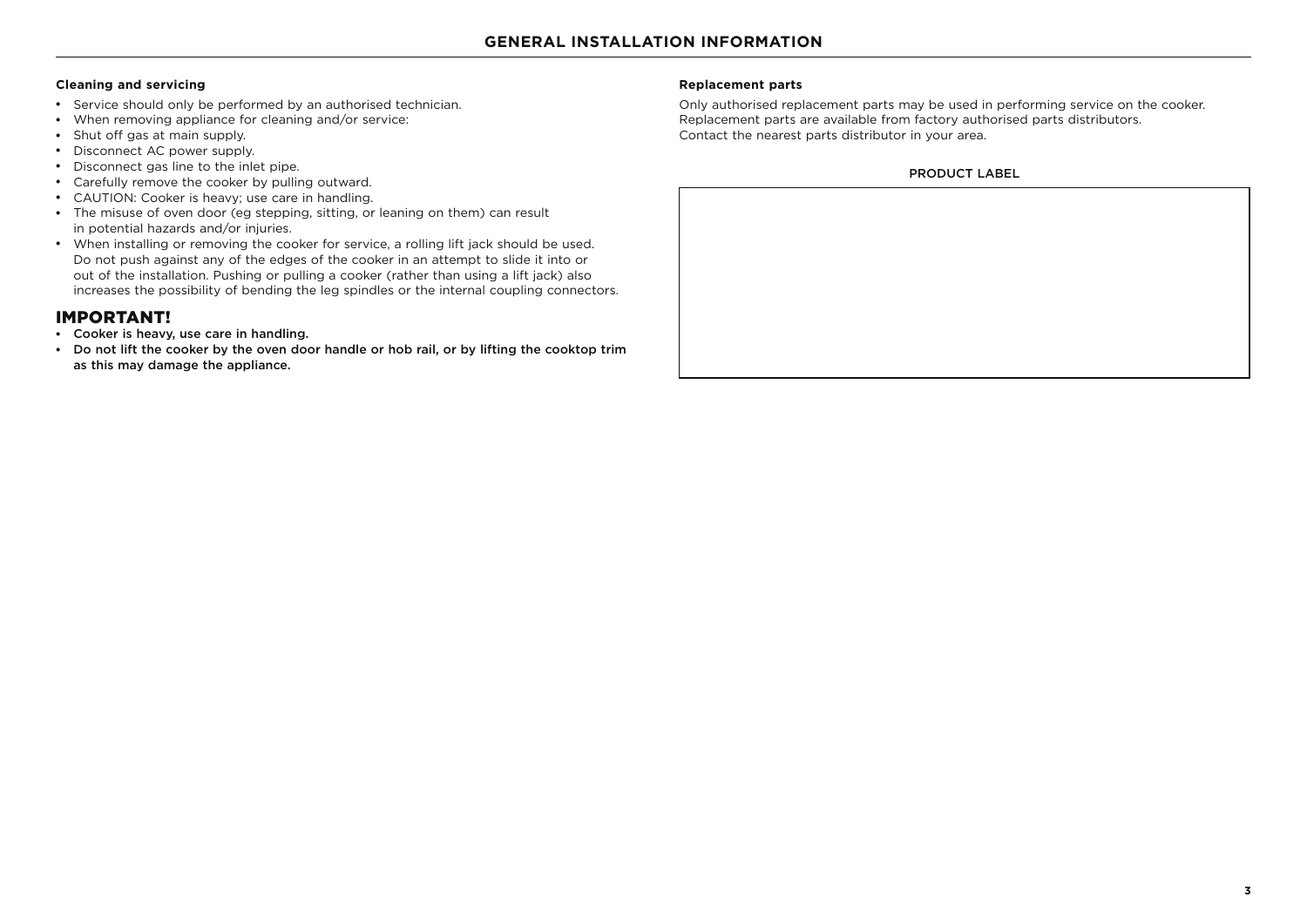



Anti-tip bracket (1) Screws and plastic sleeve anchors (2)



## **TOOLS NEEDED FOR INSTALLATION (NOT SUPPLIED WITH THE APPLIANCE)**

## IMPORTANT!

**THIS APPLIANCE MUST BE INSTALLED BY A QUALIFIED INSTALLER**

- Improper installation, adjustment, alteration, services, or maintenance can cause injury or property damage. Consult a qualified installer, service agent, or the gas supplier.
- The use of suitable protective clothing/gloves is recommended when handling or installing this appliance.

















Screwdriver 2 - Wrench T-handle

wrench

Pencil Tape measure Suitable

protective gloves

Hammer Adjustable wrench

Drill

Adjustable pliers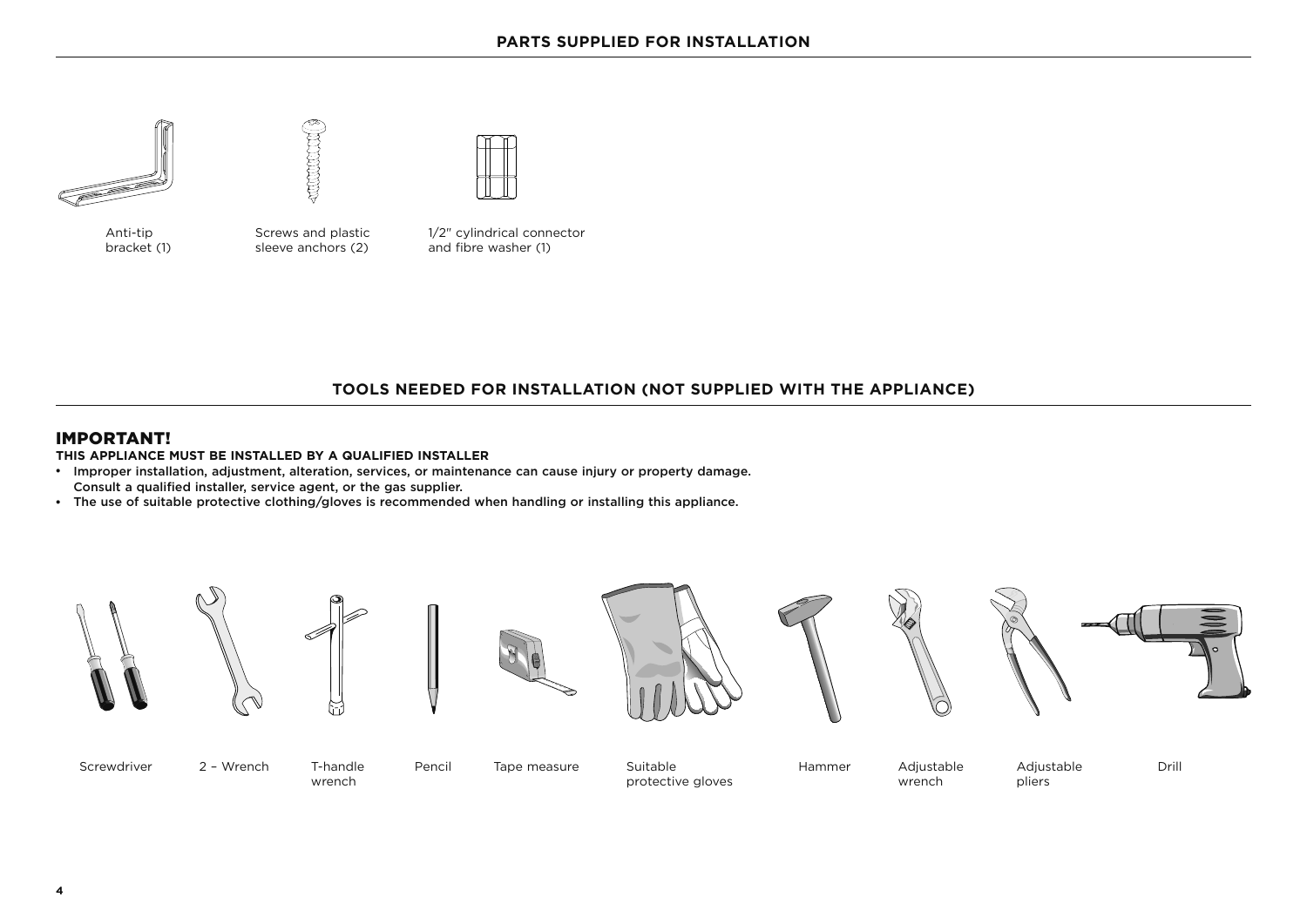Model features may vary.

#### **OR90 models**

OR90SCG4 OR90SDG4 OR90SCG6 OR90SDG6



#### **PRIOR TO INSTALLATION**

#### **Unpacking and handling**

- Inspect the cooker to verify that there is no shipping damage. If any damage is detected, call the shipper and initiate a damage claim. Fisher & Paykel is not responsible for shipping damage.
- DO NOT discard any packing material until the cooker has been inspected.
- Remove the outer carton and any packing material from cooker. Some models are supplied with a protective film on steel and aluminum parts. This film must be removed before installing or using the appliance.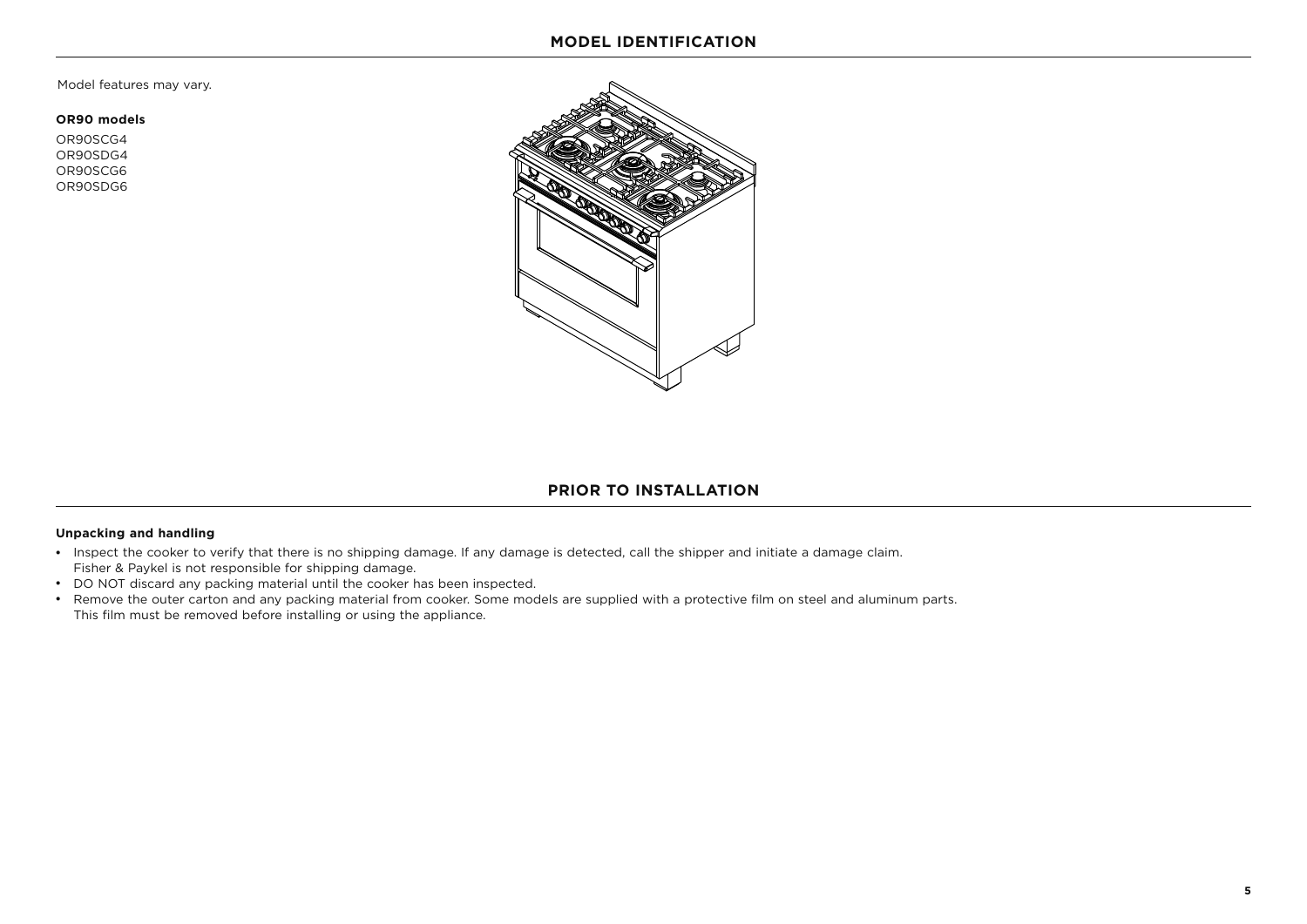Model features may vary.

Optional kickstrip is available (purchased separately).



FRONT



PROFILE



| <b>PRODUCT DIMENSIONS</b>                                                                                  | <b>OR90 DUAL FUEL</b> |
|------------------------------------------------------------------------------------------------------------|-----------------------|
|                                                                                                            | mm                    |
| Overall height of cooker (from floor to top of cooktop, excluding grates<br>(A)<br>and optional backguard) | min 898<br>max 946    |
| Overall width of cooker<br>(B)                                                                             | 897                   |
| (c)<br>Overall depth of cooker (from front of cooker to rear of backguard,<br>excluding handles and dials) | 600                   |
| (D) Height of optional backguard from top of cooktop                                                       | 60                    |
| Height of chassis (excl. adjustable feet)<br>(E)                                                           | 813                   |
| Adjustable feet height<br>(F)                                                                              | min 85<br>max 133     |
| Depth of open door to front of cooker<br>( G )                                                             | 451                   |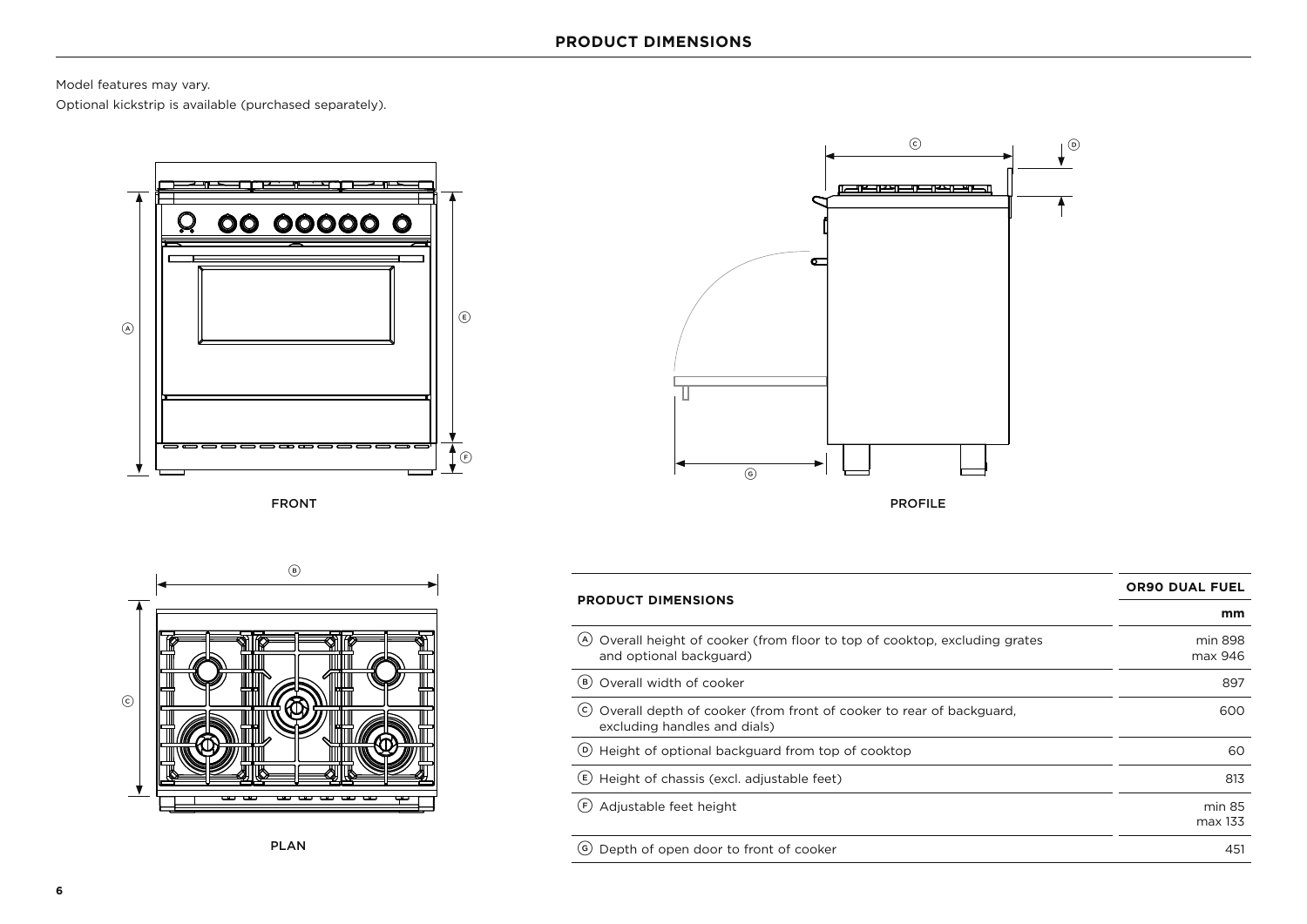|                                                                                                        | <b>OR90 DUAL FUEL</b> |  |
|--------------------------------------------------------------------------------------------------------|-----------------------|--|
| <b>CLEARANCE DIMENSIONS</b>                                                                            | мм                    |  |
| Minimum vertical distance between benchtop and cabinet<br>(A)<br>extending above counter               | 450                   |  |
| Minimum clearance from left and right edge of cooker to nearest<br>(в)<br>vertical combustible surface | 200                   |  |
| Minimum clearance from cooking surface to:<br>(c)                                                      |                       |  |
| Overhead cabinet centered above the cooktop<br>$\bullet$                                               | 650                   |  |
| Ventilation hood centered above the cooking surface<br>٠                                               | 650                   |  |
| Width of cabinetry opening<br>(D)                                                                      | 900                   |  |
| Maximum height of cabinetry immediately adjacent<br>(E)<br>to the cooker (from floor to countertop)*   | 946                   |  |
| Maximum depth from wall to cabinetry face<br>(F)                                                       | 600                   |  |

\*Depending on the height of the feet adjustment.

The cooking surface must sit flush or above benchtop level.

#### Note:

- The cooker must be installed by a suitably qualified technician and in compliance with local safety standards.
- This cooker has class '2/1' overheating protection so that it can be installed next to a cabinet
- If the cooker is installed adjacent to furniture which is higher than the gas hob cooktop, a gap of at least 200mm must be left between the side of the cooker and the furniture.
- The walls and kitchen furniture surrounding the appliance must be made of non-flammable material. Any veneered synthetic material and the glue used must be resistant to a temperature of 90°C in order to avoid ungluing or deformations. It is recommended that a 10mm gap to each side is made if the adjacent kitchen furniture is made of a plastic laminate wrap.
- Curtains must not be fitted immediately behind appliance or within 500mm of the sides.

#### **Installing the cooker on a plinth**

- We do not recommend the cooker is installed on a plinth. If this is unavoidable, the cooker can be installed on a plinth without the adjustable feet fitted.
- Ensure the cooker is secure and provide safety measures to keep it in place.
- Cabinetry dimensions can be adjusted to suit the plinth height, see product dimensions for chassis height.





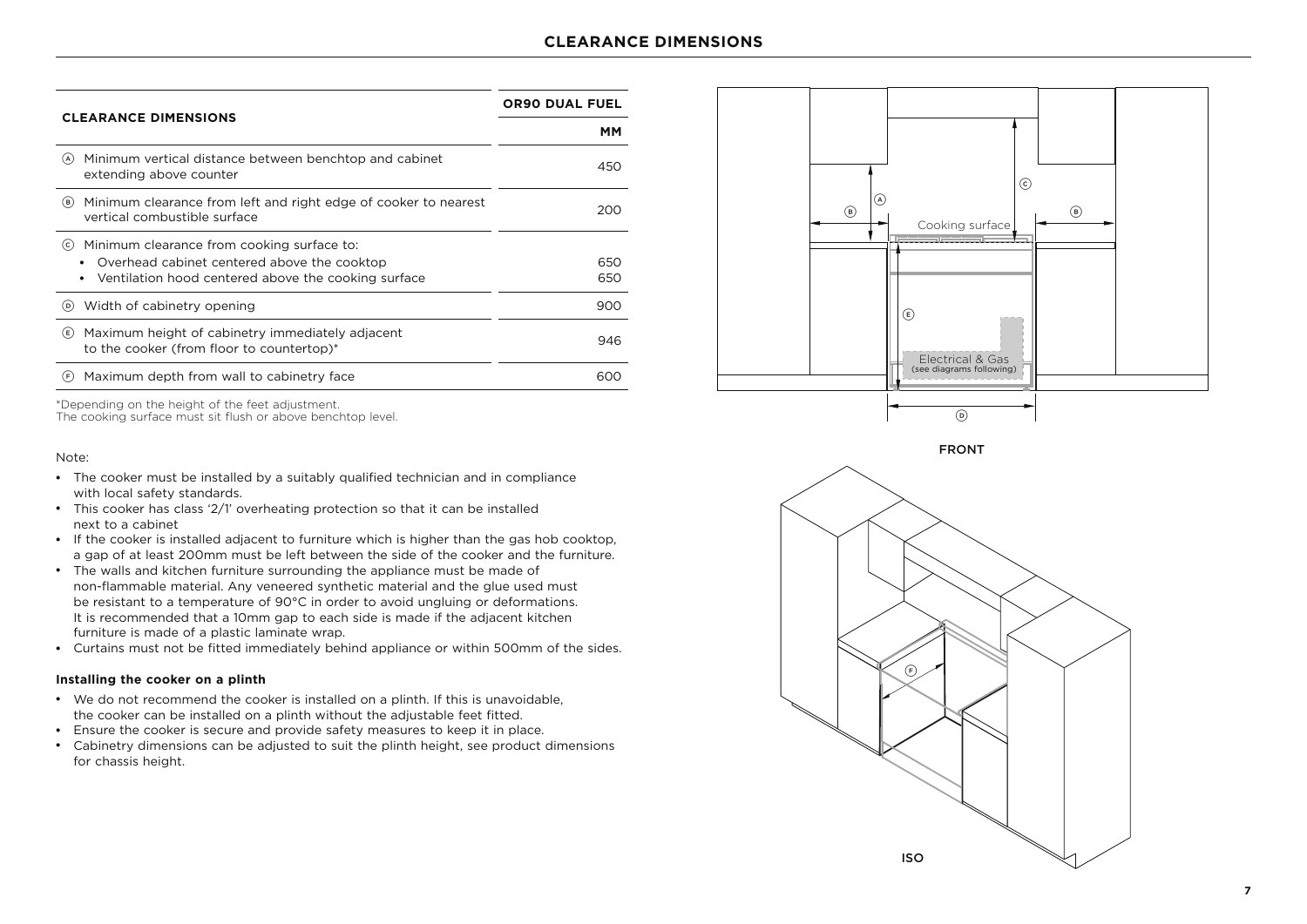#### **Backguard**

- Remove the screws and spacers on the rear of the cooktop.
- Assemble the backguard as shown and fix onto the back of the cooker using the same screws and spacers.
- Fix the backguard onto the cooker using the screws provided.





| <b>SUPPLY AREA DIMENSIONS</b>                                                                     | MМ          |
|---------------------------------------------------------------------------------------------------|-------------|
| Distance from either edge of Range to supply area<br>(A)                                          | 19          |
| Width of electrical area<br>(B)                                                                   | 860         |
| Width of gas only supply area<br>(c)                                                              | 79          |
| Height of electrical supply area*<br>(D)                                                          | $210 - 260$ |
| Height of gas supply area*<br>(E)                                                                 | $700 - 750$ |
| Depth of supply area (ie maximum protrusion of gas<br>(F)<br>and electrical connection from wall) | 74          |

\*Depending on adjustment of feet.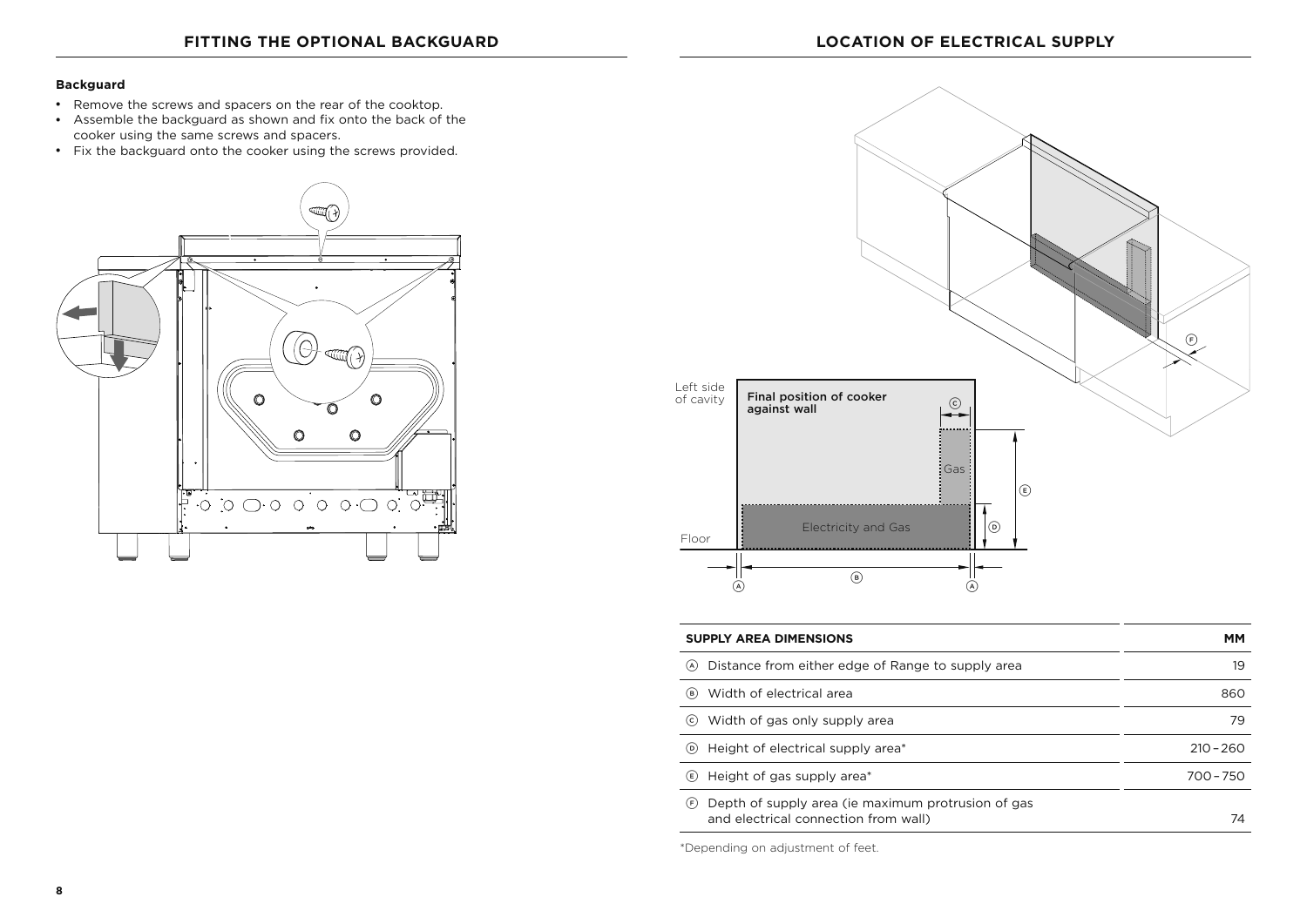A suitable ventilation hood may be installed above the cooker.

Fisher & Paykel has a choice of ventilation hoods designed to match the rest of our kitchen appliance family. See fisherpaykel.com or your local dealer for more details.



#### **Ventilation requirements**

- The appliance should be installed into a room or space with an air supply in accordance with the current version of BS 5440-2: 2000.
- For rooms with a volume of less than 5m3 permanent ventilation of 100cm2 free area must be provided.
- For rooms with a volume of between 5m3 and 10m3 a permanent ventilation of 50cm2 free area will be required unless the room has a door which opens directly to the outside air in which case no permanent ventilation is required.
- For rooms with a volume greater than 10m3 no permanent ventilation is required.

Note: Regardless of room size, all rooms containing the appliance must have direct access to the outside air via an openable window or equivalent.

- Where there are other fuel burning appliances in the same room, the current version of BS 5440-2: 2000 should be consulted to determine the correct amount of free area ventilation requirements.
- The above requirements allow also for use of a gas oven and grill but if there are other gas burning appliances in the same room, consult a qualified engineer.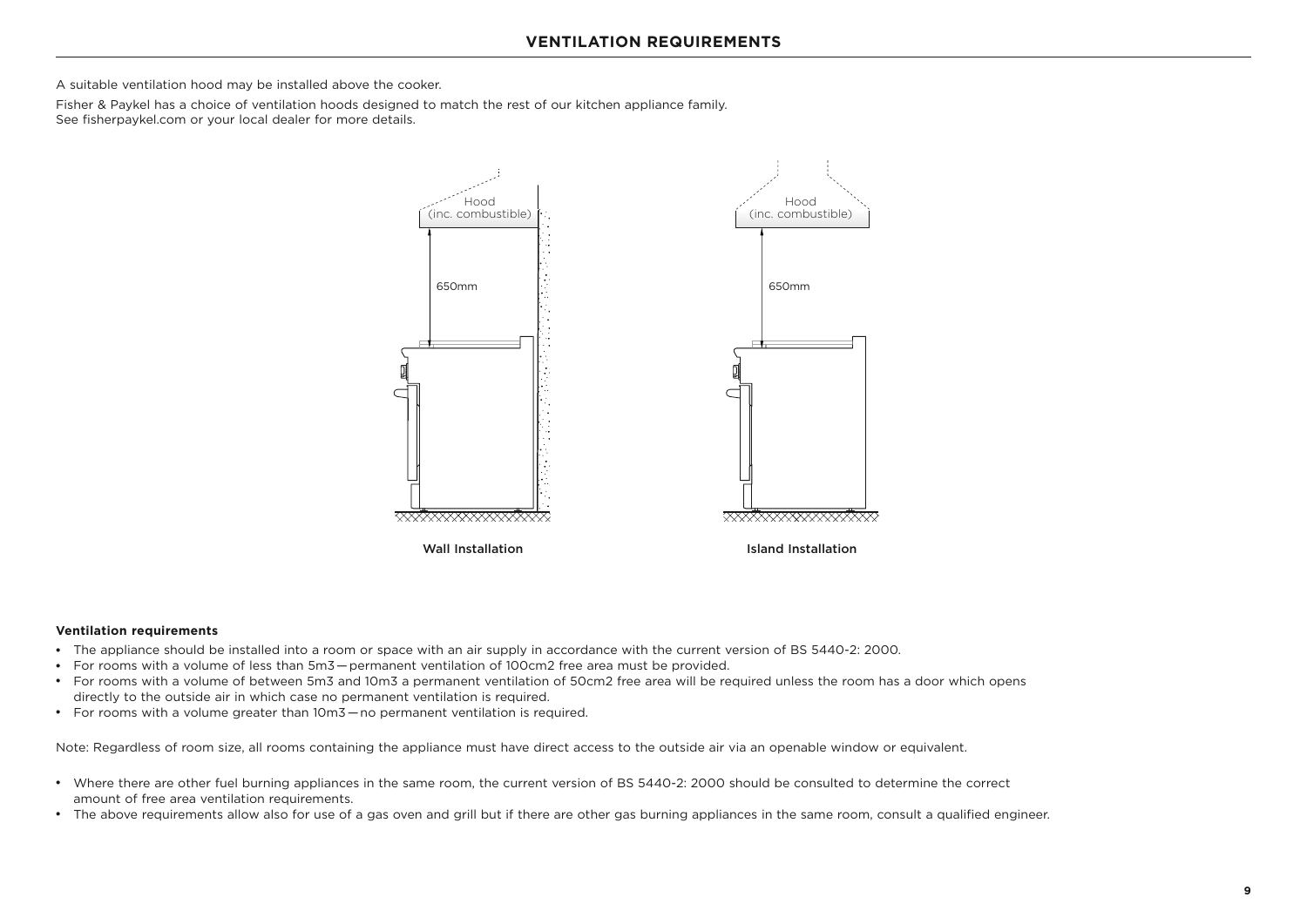#### **Fitting the adjustable feet**

The adjustable feet must be fitted to the base of the cooker before use.

Rest the rear of the cooker on a piece of the polystyrene packaging exposing the base for the fitting of the feet.

## IMPORTANT

#### **Take care not to damage the cooker during this operation.**

Fit the four legs by screwing them tight into the support base as shown.





 $(1)$  Tip cooker onto its back and fix brackets to mounting holes.

**Fitting the adjustable feet covers (optional)** 

If using the adjustable feet covers fit these while the cooker is tipped over.



3 Gently bend the edges of the inner cover to adjust the tension between the two parts if needed.





2 Assemble the feet covers by slotting the inner cover inside the outer cover.



4 Secure covers to brackets using the provided screws.



5 Stand cooker back upright. 6 Adjust the inner panels of the foot covers to suit height of cooker feet.

#### **Levelling the cooker**

- The cooker may be levelled by screwing the lower ends of the feet IN or OUT.
- Small adjustments may be made to the cooker in the upright position, however it may be necessary to tip the cooker again to make larger adjustments.

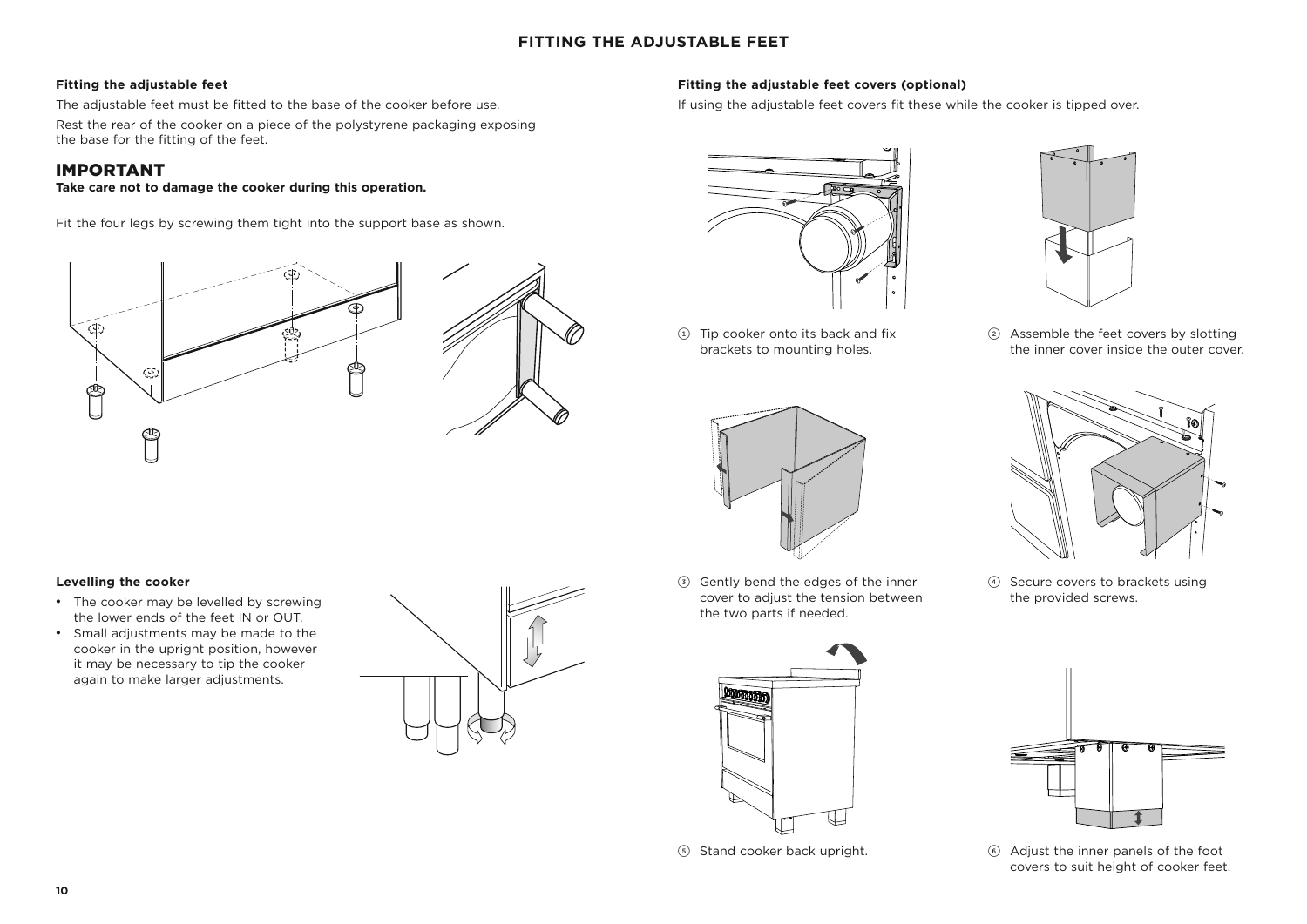- When raising cooker to upright position always ensure two people carry out this manoeuvre to prevent damage to the adjustable feet.
- \* Be careful: do not lift the cooker by the oven door handle, the hob rail or by lifting the cooktop trim as this may damage the appliance.
- When moving cooker to its final position DO NOT DRAG. Lift feet clear of floor.

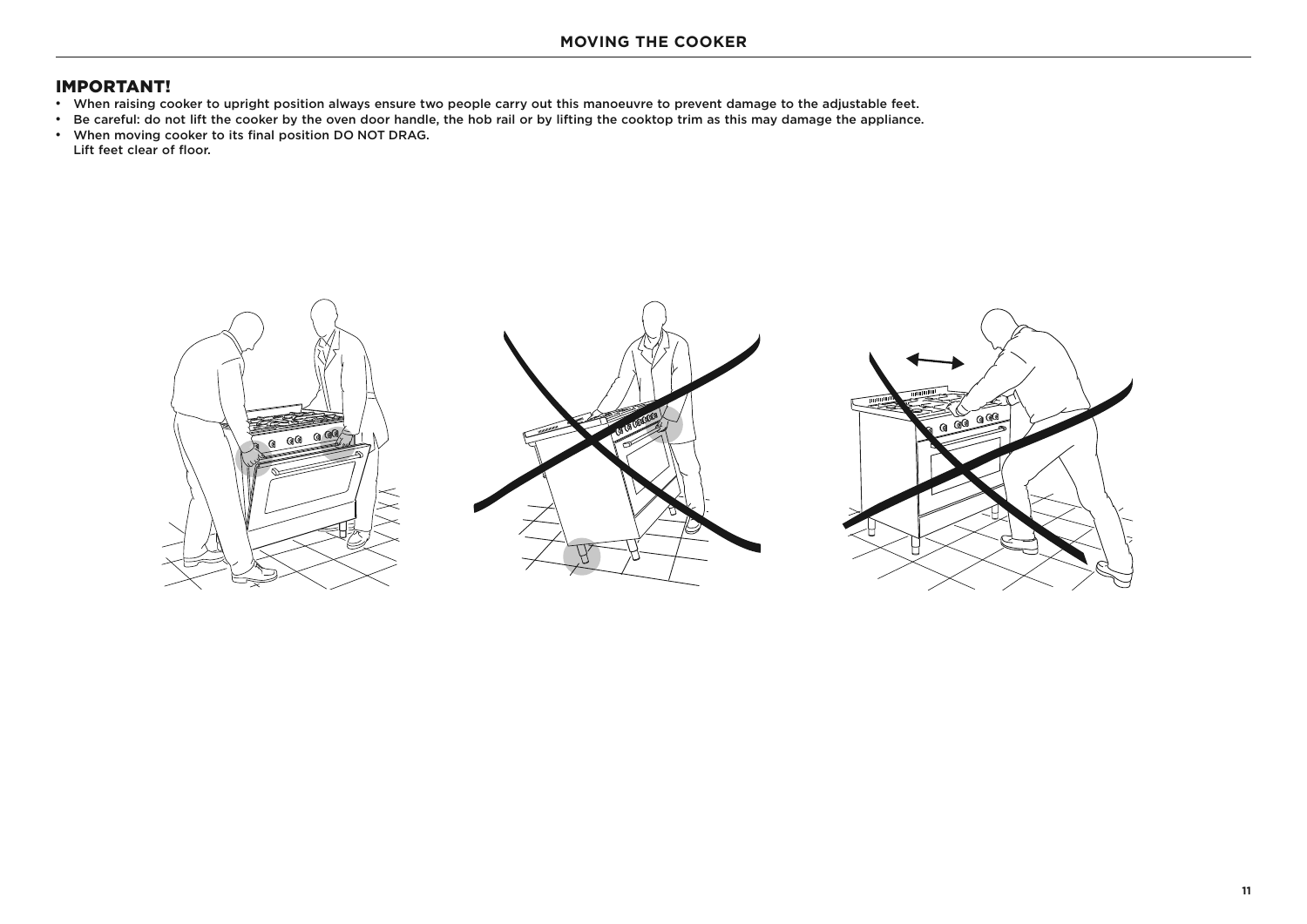- To restrain the cooker and prevent it tipping accidentally secure the cooker to the wall using the supplied anti-tip bracket. If installing the cooker above a plinth (without fitting the adjustable feet) revise the installation dimensions for the anti-tip bracket accordingly, considering that the feet have the following measurements: min 85mm–max 133mm.
- Before drilling and holes or inserting any screws into the floor or wall check that you will not damage any wiring or pipes.
- When sliding the cooker back into place take care not to trap the power supply cable or gas connection hose in the anti-tip bracket.

#### **Fit the anti-tip bracket**

- 1 Loosely fix the anti-tip bracket to the wall using the supplied screws.
- Drill two 8mm diameter holes in the wall and insert the supplied plastic sleeve anchors before inserting the screws.
- 2 Slide the cooker into place and adjust the height of the bracket so that it will align with the slot on the back of the cooker.
- 3 Tighten the screws to fix the anti-tilt bracket in place.
- 4 Push the cooker back into place so that the bracket is fully inserted into the slot on the back of the cooker.

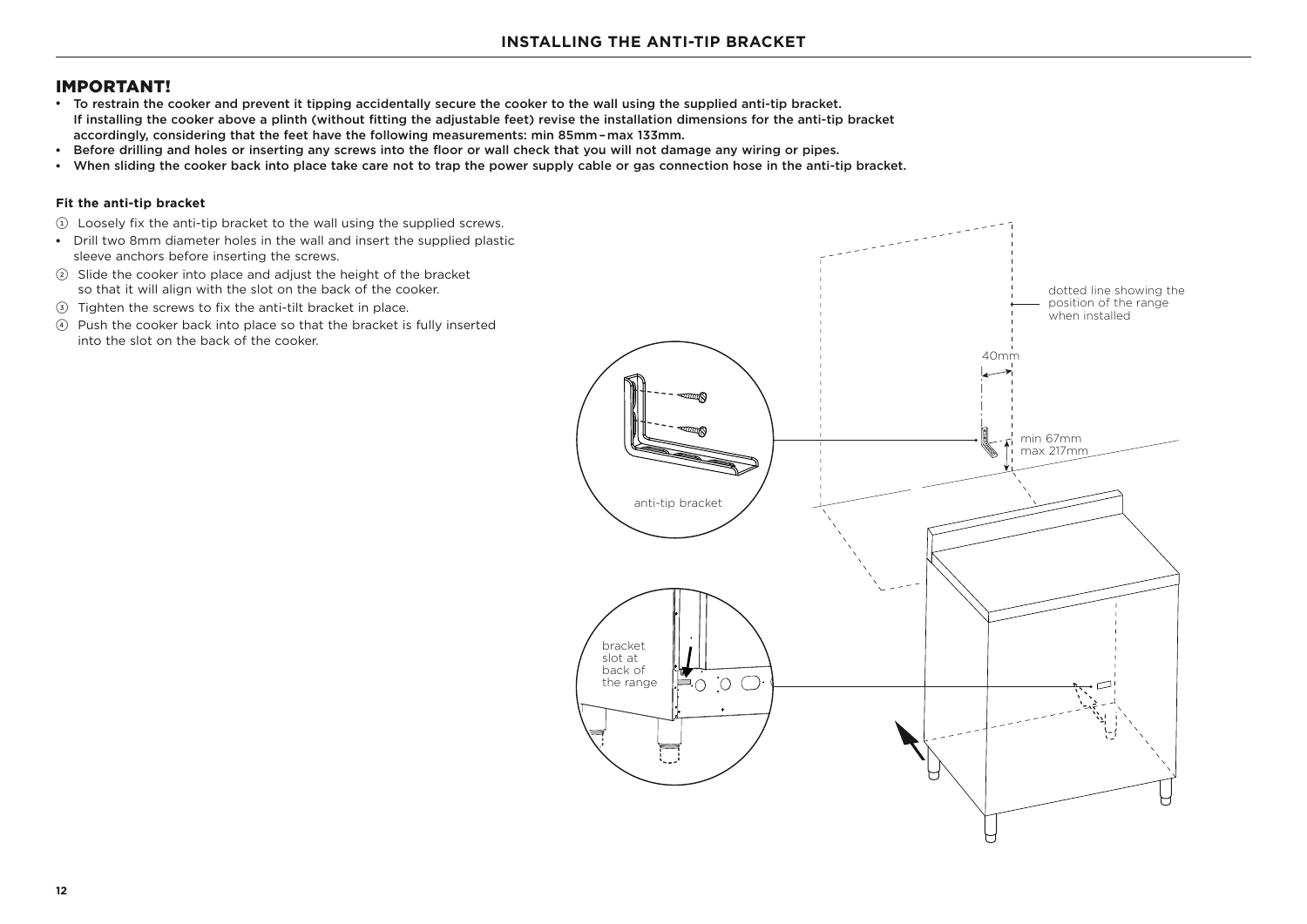- This cooker must be connected to the mains power supply only by a suitably qualified person in accordance with current regulations. This cooker must be earthed.
- The appliance must be connected to the mains checking that the voltage corresponds to the value given in the rating plate and that the electrical cable sections can withstand the load specified on the plate.
- It is recomended that the appliance is connected via a dedicated cooker circuit using a double pole cooker switch with a rating equal or greater than the total loading of the cooker, with a minimum opening between the contacts of 3mm.
- Alternative connection methods may be available as long as they conform to current IEE wiring regulations.
- The power supply cable must not touch the hot parts and must be positioned so that it does not exceed 75°C at any point.
- Once the appliance has been installed, the switch or socket must always be accessible within 2 metres.
- Before carrying out any work on the electrical parts of the appliance, the appliance must be disconnected and locked off from the mains.
- This appliance must be connected to the electrical supply using a cable fitted with an appropriately rated plug. The plug must be compatible with the socket-outlet fitted to the final subcircuit in the fixed wiring that is intended to supply the appliance.

#### **Replacing the power cord**

• If the power supply cable is damaged it must be substituted by a suitable cable available in the after sales service.

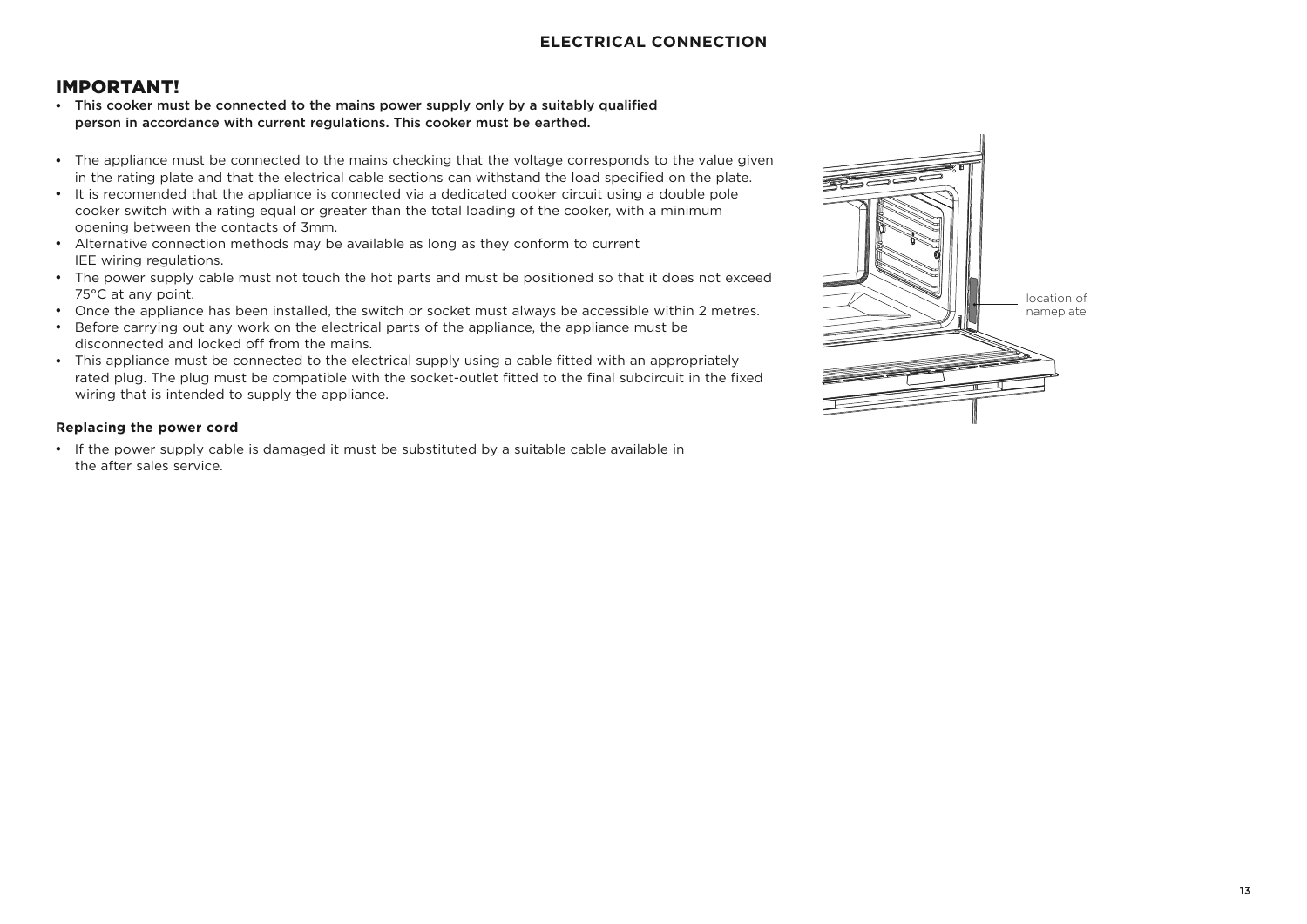- **•** The power supply cable must be connected by an authorised service person.
- <sup>z</sup> **DO NOT unscrew the screws fixing the cover plate behind the terminal block.**

#### **Feeder cable section**

Use type HO5RR-F cable.

| <b>MODEL</b> | <b>CABLE SPECIFICATIONS</b>               |
|--------------|-------------------------------------------|
| OR90S models | 220 - 240 V 50Hz 3 x 2.5 mm <sup>2*</sup> |

\*Connection with wall box connection.



1 Unhook the terminal board cover by inserting a screwdriver into the two hooks at the base of the block.



2 Unscrew the screw to open the cable clamp. For OR90SCG6 and OR90SDG6 models, connect the U bolts onto the terminal.



3 Connect the phase, neutral and earth wires to the terminal board as shown. Strain the feeder cable and block it with cable clamp. Screw clamp shut before closing the main cover.

#### OR90SG6 MODELS ONLY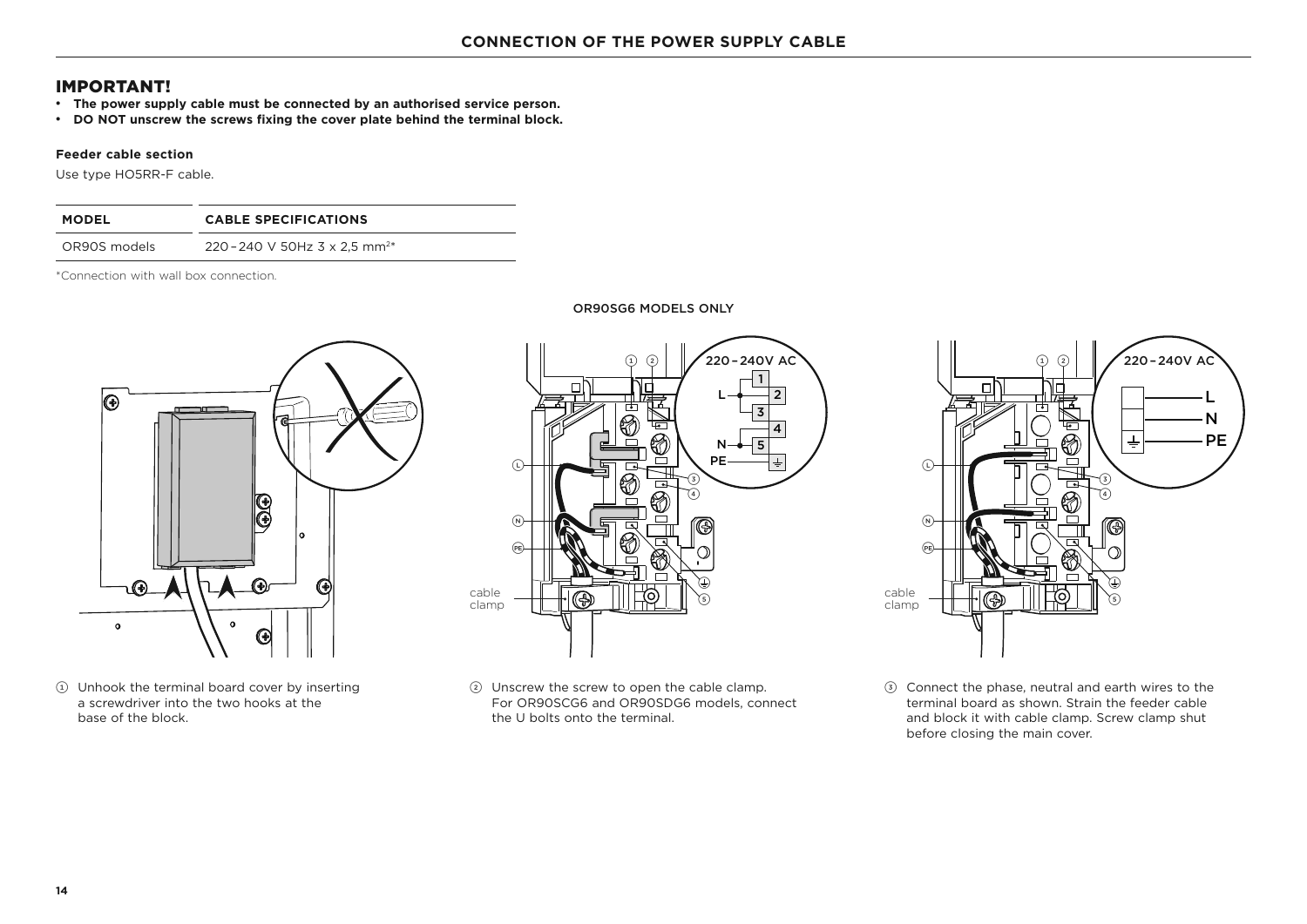#### **Gas supply**

- The connection must be performed by an authorised person according to the relevant standards.
- This appliance is suitable for use with Natural Gas or LPG. The gas cooker is shipped from the factory set and adjusted for Natural Gas. It can be converted for use with LPG following the instructions in this manual.
- If the Natural gas/LPG conversion kit is not supplied with the appliance this kit can be purchased by contacting the After-Sales Service.

#### If connecting the gas with a flexible hose

- The ambient temperature of the hose must not exceed 70°C. These hoses must be manufactured in accordance with BSE669 part 1 or EN 14800 and be of the correct construction for the type of gas being used.
- Never use a hose designed for natural gas for supplying LPG gas. (LPG hoses either have a red band or stripe on the rubber outer coating of the hose.)
- The hose should not be crushed or trapped or be in contact with sharp or abrasive edges.

#### WARNING:

**Only a suitably qualified and registered installer, also with technical knowledge of electricity should install the appliance. They should observe the Regulations and Codes of Practice governing such installation of gas appliances.** 

Note: It is recommended that the gas connection to the appliance is installed with a flexible hose connecting tube made to BS669 or EN 14800.

#### **Installation to Natural Gas (NG)**

- Installation to Natural Gas must conform to the Code of Practice, etc.
- The supply pressure for Natural Gas is 20 mbar.
- The installation must conform to the relevant British/European Standards.

#### **Installation to LP Gas (LPG)**

- When operating on Butane gas a supply pressure of 28–30 mbar is required.
- When using Propane gas a supply pressure of 37 mbar is required.
- The installation must conform to the relevant British/European Standards.

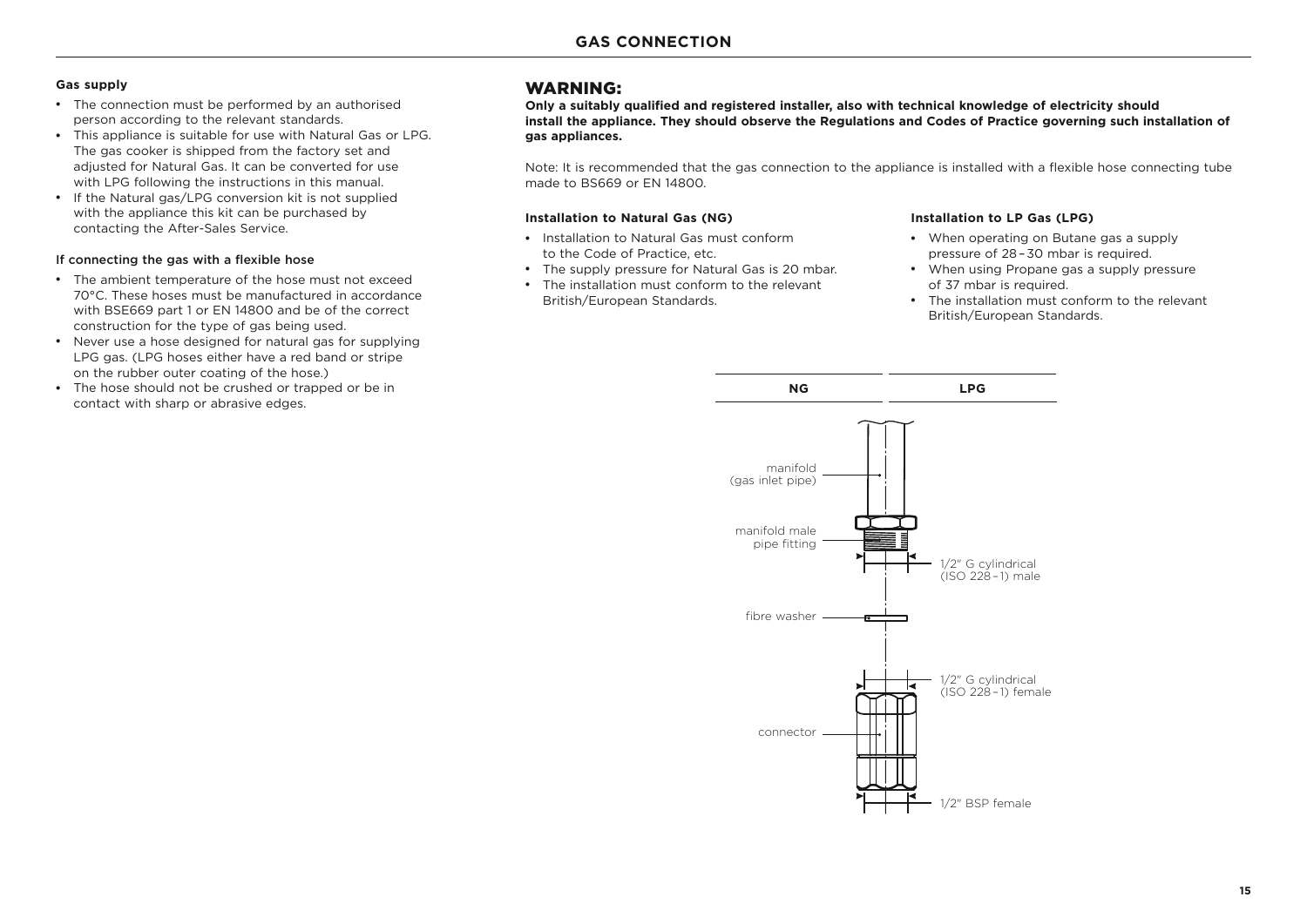- The connection must be performed by an authorised person according to the relevant standards.
- The gas supply must use the gas inlet pipe which is located at the left hand side at the rear of the appliance.







 $(1)$  Before connecting the appliance to the gas main, fit the female connector to the left inlet pipe using the fibre washer supplied. Ensure connector is positioned as shown above.



IMPORTANT! **Use two wrenches to tighten the connection.**

2 Tighten the connection between the inlet pipe and connector. Once tightened, fit the hose to the connector. Ensure the hose is not crushed, trapped or in contact with sharp or abrassive edges or subjected to corrosion by acidic cleaning agents. The hose should also be connected in such a way that it does not touch the floor and must hang in a natural loop between the appliance and the bayonet fitting.



3 A restraining chain (not supplied) must be attached securely to the cooker and the rear wall. This is used to prevent stress being applied to the gas hose or pipework.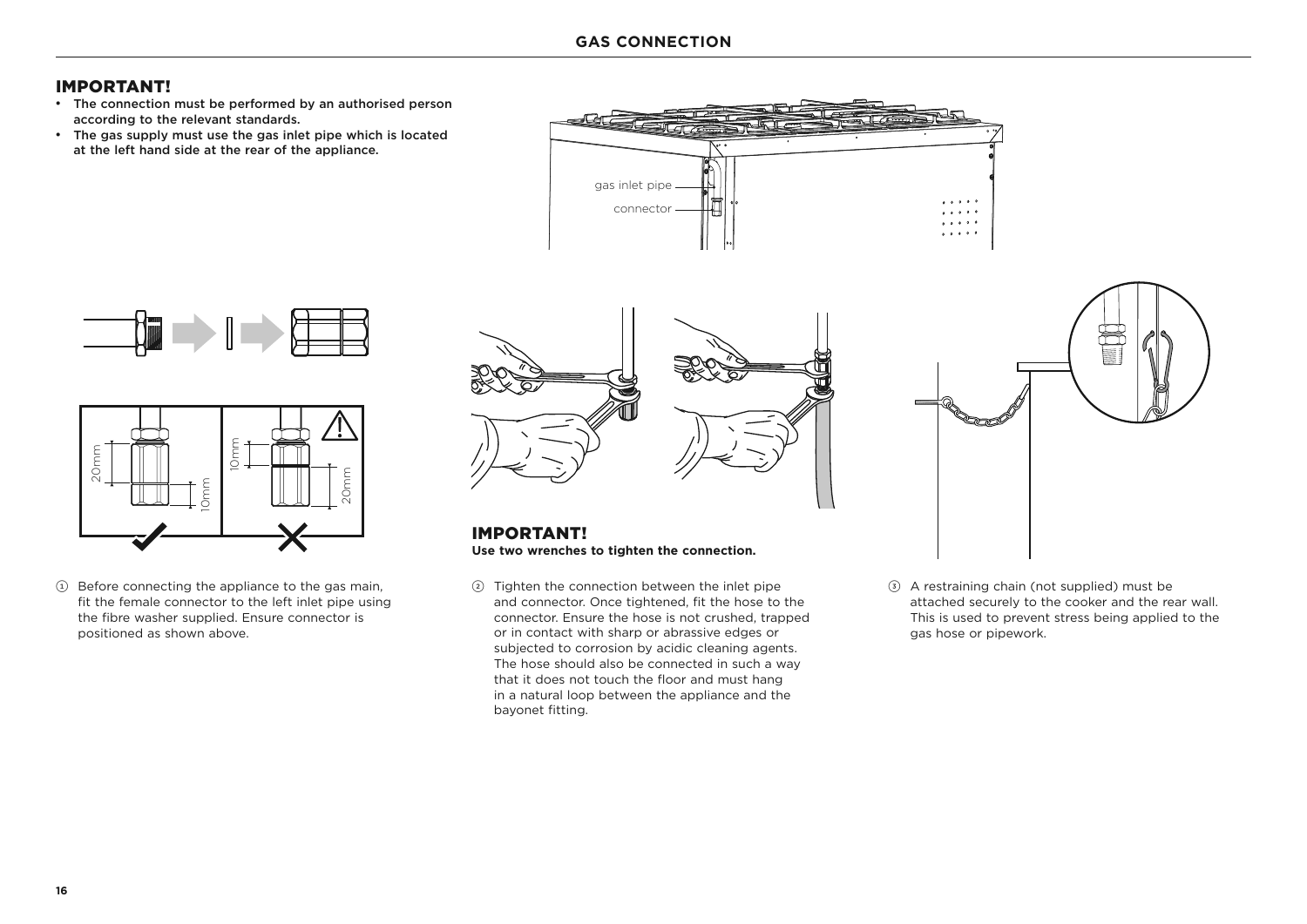- The operation of the appliance must be tested when installation is completed.
- Turn on the appliance gas controls and light each burner individually and in combination. Check for a well defined blue flame without any yellow tipping.
- If any abnormality is evident then check that the burner cap is located properly and the injector nipple is aligned correctly.
- Check the minimum burner setting by quickly rotating the gas control knob from the maximum to the minimum position. The flame must not go out. If adjustment is required see section 'Adjusting the minimum burner setting'.

If correct burner operation cannot be achieved, the installer shall check the installation and contact the local gas supply authority to ensure there are no gas supply problems. If correct operation still cannot be achieved contact Customer Service.



#### **LEAK TESTING**

- Ensure all oven and burner knobs are set to OFF before connecting cooker to gas supply.
- After final gas connection is made, turn gas supply on and test all connections in gas supply piping for gas leaks with a soapy water solution.
- In order to avoid property damage or serious personal injury, never use a Iighted match or open flame. If a leak is present, tighten joint or unscrew, apply more joint compound, tighten again and retest connection for leak.

**It is the responsibility of the gas installer to ensure that the product is fully tested and commisioned in accordance with current regulations to ensure there are no gas escapes.**

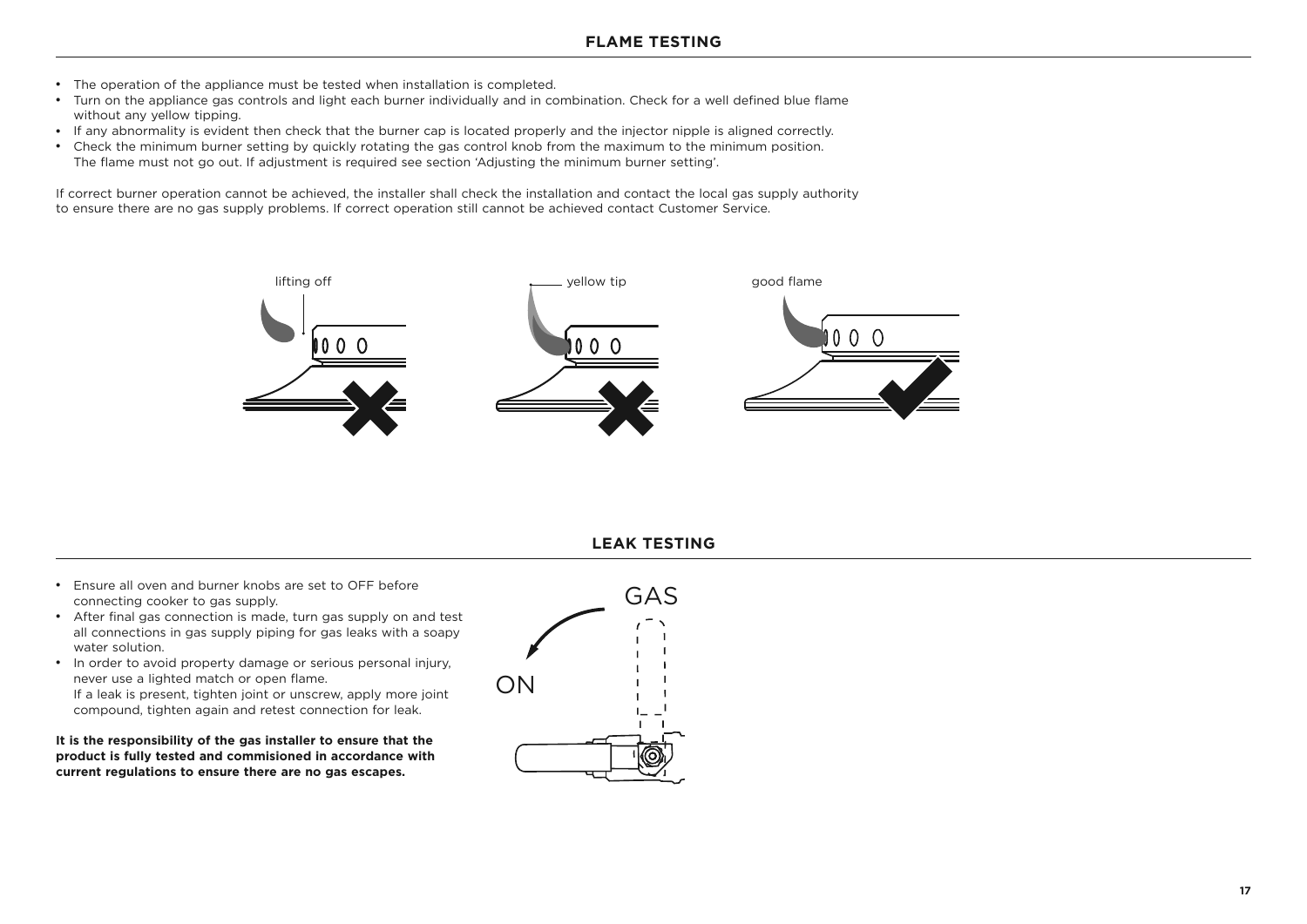#### **Conversion to LP/Propane Gas**

#### Conversion to LPG

- This cooker can be used with Natural Gas or LPG. It is shipped from the factory adjusted for use with Natural gas.
- Any conversion required must be performed by an authorised person or service agent.
- The cooker is supplied with a set of injectors required for converting the cooker burners.
- Refer to the following table to select the appropriate size injector. The nozzle diameters (hundredths of a millimetre) are marked on the body of each injector.

#### IMPORTANT!

- After converting the cooker repeat flame testing.
- If the cooker has been disconnected and re-connected to the gas supply line repeat leak testing.
- After conversion to ULPG gas affix the supplied conversion label near the data plate on the product, as well as at the beginning of this manual.
- If the cooker is being converted for use ULPG, before connecting to the gas mains remove the appliance gas regulator and replace with test point adaptor.

#### **Injectors table**

| <b>BURNERS</b>   |              | <b>NOMINAL</b><br><b>POWER</b> | <b>REDUCED</b><br><b>POWER</b> | <b>LPG</b><br>G30 28-30 MBAR<br><b>G31 37 MBAR</b> | <b>NATURAL GAS</b><br><b>G20 20 MBAR</b> |
|------------------|--------------|--------------------------------|--------------------------------|----------------------------------------------------|------------------------------------------|
|                  |              | <b>KW</b>                      | <b>KW</b>                      | <b>INJECTOR</b><br>Ø<br>1/100 MM                   | Ø INJECTOR<br>1/100 MM                   |
| Semirapid (SR)   |              | 1.75                           | 0.45                           | 66                                                 | 101                                      |
| Triple Ring (TR) |              | 4.00                           | 1.50                           | 98                                                 | 141                                      |
| Dual (D)         | Inner crown  | 0.80                           | $0.40*$                        | 46<br>(no.1 central)                               | 70<br>(no.1 central)                     |
|                  | Outer crowns | $4.50**$                       | $2.0**$                        | 70<br>(no.2 outer)                                 | 104<br>(no.2 outer)                      |

\*Power calculated with inner crown operating

\*\*Power calculated with inner and outer crowns operating

#### Injectors: AIR VENT NECESSARY FOR GAS COMBUSTION = (2M3/H x kW)

| <b>BURNERS</b>   |              | AIR NECESSRY FOR<br><b>COMBUSTION (M3/H)</b> |
|------------------|--------------|----------------------------------------------|
| Semirapid (SR)   |              | 3.50                                         |
| Triple Ring (TR) |              | 8.00                                         |
| Dual (D)         | Inner crown  | 1.60                                         |
|                  | Outer crowns | 900                                          |

#### **Replacing the cooktop burner injectors**

- 1 Remove the pan supports, the burner caps and the flame spreaders.
- 2 Using a wrench substitute the nozzle injectors with those most suitable for the kind of gas for which it is to be used.
- 3 Adjust the minimum burner setting (see 'Adjusting the minimum burner setting')
- 4 Refit the flame spreaders, the burner caps and the pan supports.
- 5 Fix the warning label (supplied with the conversion kit) stating that the cooker has been converted for use with ULPG to the rear of the cooker. Ensure it is in close proximity to to the gas inlet connection.

Note: The burners are designed so that no regulation of the primary air is required



Semi-rapid burners Triple ring burners



Dual burner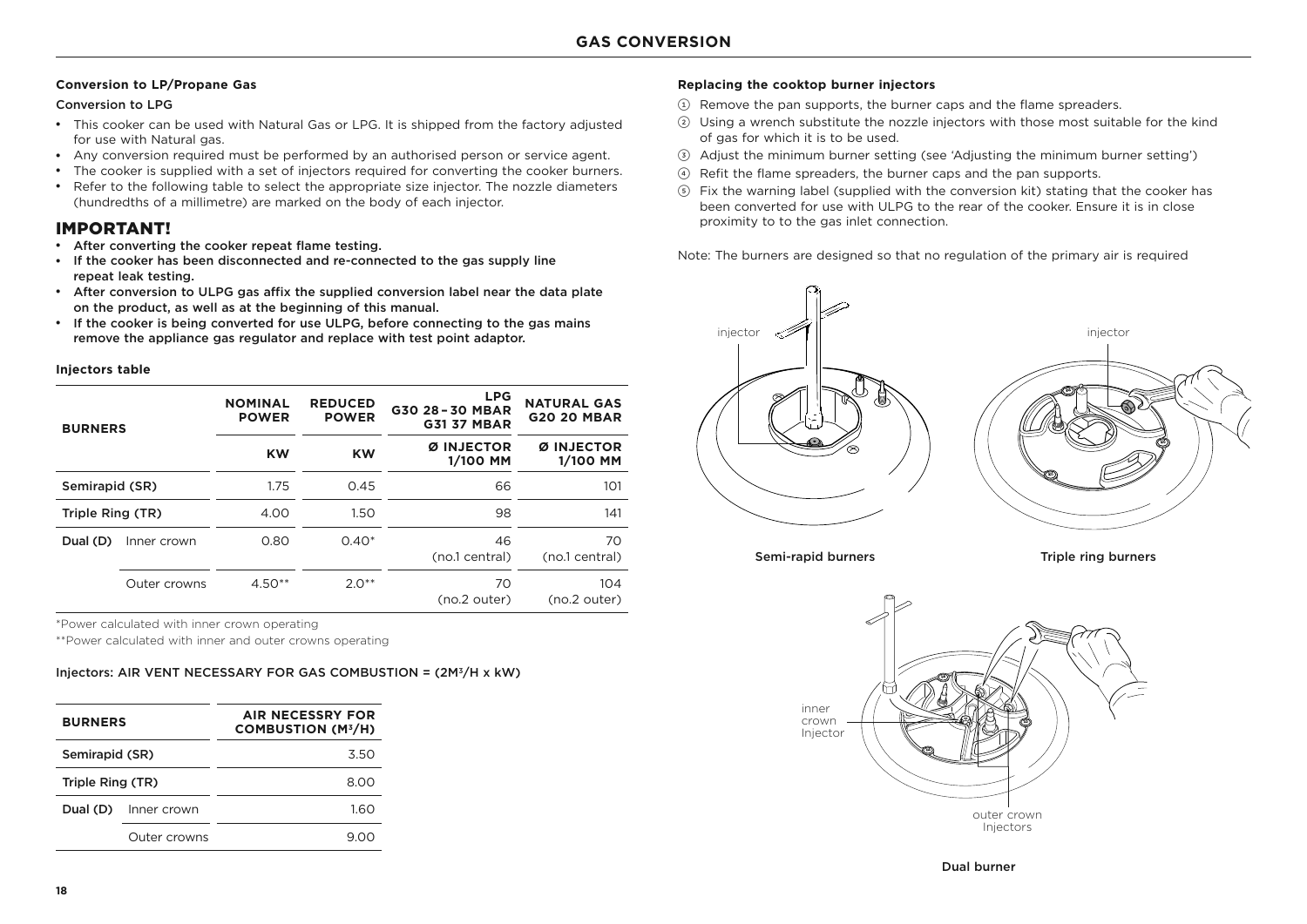#### **Adjusting the cooktop burner minimums**

Check whether the flame spreads to all burner ports when the burner is lit with the gas tap set to the minimum position.

- If some ports do not light, increase the minimum gas rate setting.
- Check whether the burner remains lit even when the gas tap is turned quickly from the maximum to the minimum position.
- If the burner does not remain lit, increase the minimum gas rate setting.

#### **To regulate the flame:**

#### Semi-rapid and Triple-ring Wok burners (A)

- Light the burner
- Set the gas valve to LO position (minimum rate)
- Remove the knob.
- With a thin screwdriver, turn the regulation screw inside the tap rod until adjustment is correct

#### Inner crown Dual Wok burner (8)

- Light the dual wok burner
- Set the gas valve to  $\odot$  LO position (minimum rate of inner crown)
- Remove the knob
- With a thin screwdriver, turn the regulation screw until adjustment is correct.
- The screw is accessible via a hole in the microswitch.

#### Outer crown Dual Wok burner (C)

- Light the dual wok burner
- Set the gas valve to @LO position (minimum rate of outer crown and maximum rate of inner crown).
- Remove the knob.
- With a thin screwdriver, turn the regulation screw inside the tap rod until adjustment is correct.

#### For LPG, tighten the adjustment screws completely.

#### **Lubrication of the gas valves**

- If a gas valve becomes stiff, it is necessary to dismantle it carefully and clean it with petroleum spirit.
- Specialist high temperature resistant grease should be used to lubricate the valve before replacing.



- This must be carried out by an authorised person or service agent. <br>
ARegulation screw (Auxilliary, Rapid, Semi-rapid, Triple-ring and Single Wok burners)
	- B Regulation screw (Inner crown Dual Wok burner)
	- C Regulation screw (Outer crown Dual Wok burner)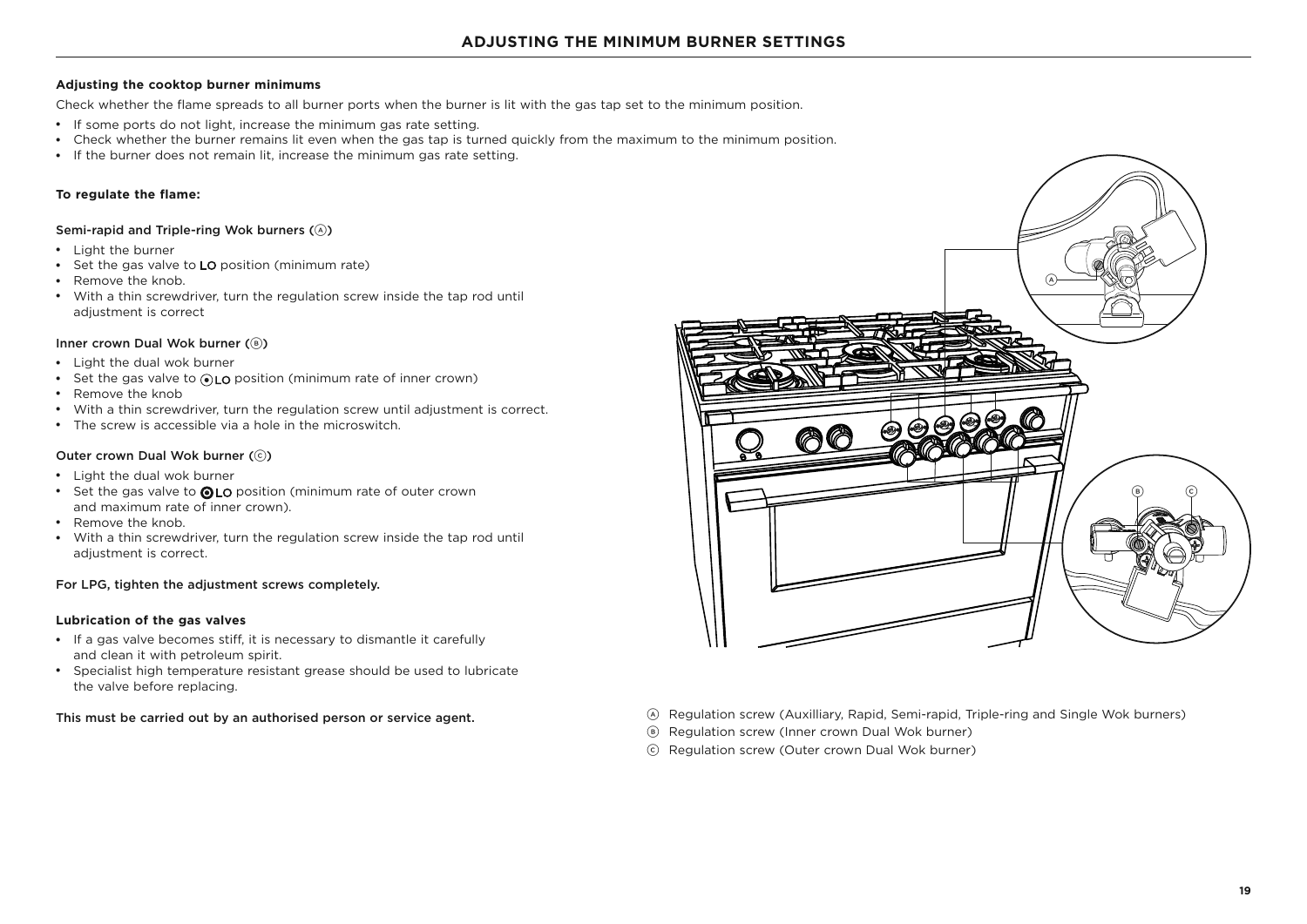**OPERATION**

#### **TO BE COMPLETED BY THE INSTALLER**

#### **GENERAL**

- $\Box$  Placement of unit.
- $\Box$  Specified clearance maintained to cabinet surfaces.
- $\Box$  Unit Level front to back, side to side.
- $\Box$  All packaging material and tie straps removed.
- $\Box$  Island trim or optional backguard correctly attached.
- $\Box$  The anti-tip bracket is correctly installed.

#### **ELECTRICAL**

 $\Box$  Adequate ground connection.

#### **GAS SUPPLY**

- $\Box$  Site gas supply is compatible with cooker model, and sufficient pressure is available (see section 'Gas connection').
- $\Box$  The pressure regulator (Natural Gas) or the test point adapter (ULPG) are connected and correctly set for the type of gas.
- $\Box$  Unit tested and free of gas leaks.

| All internal packing materials removed. Check below the cooktop grates<br>and inside the oven.                                                 |
|------------------------------------------------------------------------------------------------------------------------------------------------|
| If converted for use with ULPG, confirm that the test point adapter and cooktop<br>burner injectors have been correctly set for use with ULPG. |
| Dials turn correctly and freely.                                                                                                               |
| Each burner lights satisfactorily, both individually and with other burners operating<br>at the same time.                                     |
| The oven display is functioning correctly and the oven is heating when turned on.                                                              |
| Oven door hinges seated and door opens and closes properly.                                                                                    |
| Cooktop grates are correctly positioned, level, and do not rock.                                                                               |
| Cooktop burner flame correct.                                                                                                                  |

Complete and keep for safe reference:

| Model                 |                                                                                                                       |  |
|-----------------------|-----------------------------------------------------------------------------------------------------------------------|--|
|                       |                                                                                                                       |  |
| Serial No.            |                                                                                                                       |  |
| Purchase Date         |                                                                                                                       |  |
| Purchaser             |                                                                                                                       |  |
|                       |                                                                                                                       |  |
| Dealer Address        |                                                                                                                       |  |
| Installer's Name      |                                                                                                                       |  |
|                       |                                                                                                                       |  |
| Installer's Signature | <u> 1989 - Johann Johann Stoff, deutscher Stoff und der Stoff und der Stoff und der Stoff und der Stoff und der S</u> |  |
| Installation Company  | <u> 1980 - Johann Stoff, Amerikaansk politiker (* 1980)</u>                                                           |  |
|                       |                                                                                                                       |  |
| Installation Date     |                                                                                                                       |  |